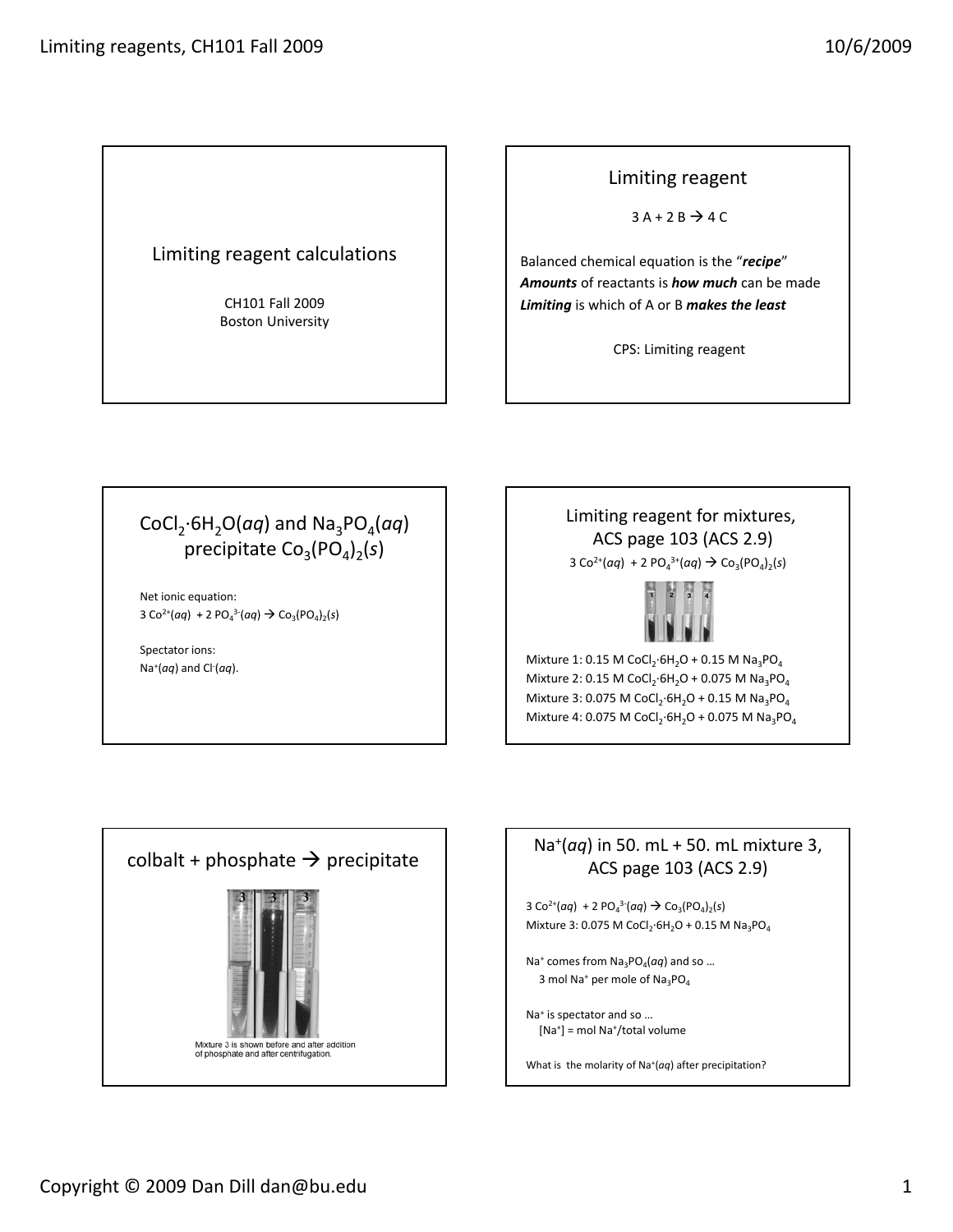### Na+(*aq*) in 50. mL + 50. mL mixture 3, ACS page 103 (ACS 2.9)

 $3 \text{Co}^{2+}(aq) + 2 \text{PO}_4^{3-}(aq) \rightarrow \text{Co}_3(\text{PO}_4)_2(s)$ Mixture 3: 0.075 M CoCl<sub>2</sub>⋅6H<sub>2</sub>O + 0.15 M Na<sub>3</sub>PO<sub>4</sub>

mol Na<sup>+</sup> = 0.15 mol Na<sub>3</sub>PO<sub>4</sub>/L x 0.050 L x 3 mol Na<sup>+</sup>/1 mol Na<sub>3</sub>PO<sub>4</sub>  $= 0.0225$  mol

```
[Na+] = mol Na+/total volume
     = 0.0225 mol/(0.050 L + 0.050 L) = 0.225 M (sf?)
```


#### Limiting reagent for mixtures 3 and 4, ACS page 103 (ACS 2.9)

 $3 \text{Co}^{2+}(aq) + 2 \text{PO}_4^{3+}(aq) \rightarrow \text{Co}_3(\text{PO}_4)_2(\text{s})$ 

Mixture 3: 0.075 M colbalt + 0.15 M phosphate colbalt  $\rightarrow$  0.075 M/3 = 0.025 M ppt phosphate  $\rightarrow$  0.15 M/2 = 0.075 M ppt

Mixture 4: 0.075 M colbalt + 0.075 M phosphate colbalt  $\rightarrow$  0.075 M/3 = 0.025 M ppt phosphate  $\rightarrow$  0.075 M/2 = 0.038 M ppt

# colbalt + phosphate  $\rightarrow$  precipitate



Why is mixture 2 pink but others are clear?

## Limiting reagent for mixtures 1 and 2, ACS page 103 (ACS 2.9)

 $3 \text{Co}^{2+}(aq) + 2 \text{PO}_4^{3+}(aq) \rightarrow \text{Co}_3(\text{PO}_4)_2(\text{s})$ 

Mixture 1: 0.15 M colbalt + 0.15 M phosphate colbalt  $\rightarrow$  0.15 M/3 = 0.050 M ppt phosphate  $\rightarrow$  0.15 M/2 = 0.075 M ppt

Mixture 2: 0.15 M colbalt + 0.075 M phosphate  $\text{colbalt} \to 0.15 \text{ M} / 3 = 0.050 \text{ M} \text{ ppt}$ phosphate  $\rightarrow$  0.075 M/2 = 0.038 M ppt

## Limiting reagent for mixtures 1 and 2, ACS page 103 (ACS 2.9)

 $3 \text{Co}^{2+}(aq) + 2 \text{PO}_4^{3+}(aq) \rightarrow \text{Co}_3(\text{PO}_4)_2(\text{s})$ 

Mixture 2: 0.15 M colbalt + 0.075 M phosphate colbalt  $\rightarrow$  0.15 M/3 = 0.050 M ppt phosphate  $\rightarrow$  0.075 M/2 = 0.038 M ppt

What is [Co<sup>2+</sup>] after pptn?